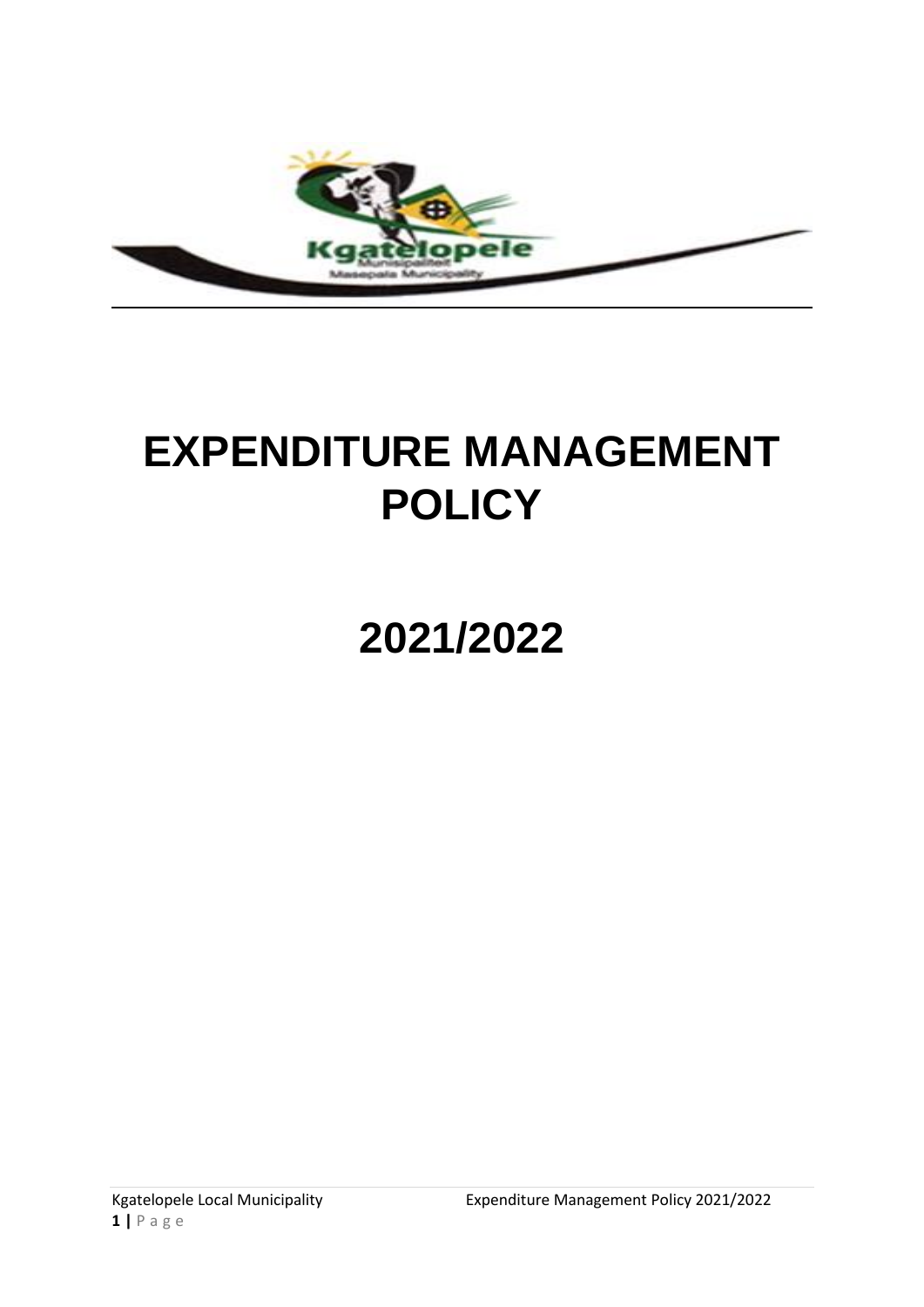## **Table of Contents**

| 5.9 Unauthorised, Irregular and Fruitless and Wasteful expenditure 10 |  |
|-----------------------------------------------------------------------|--|
|                                                                       |  |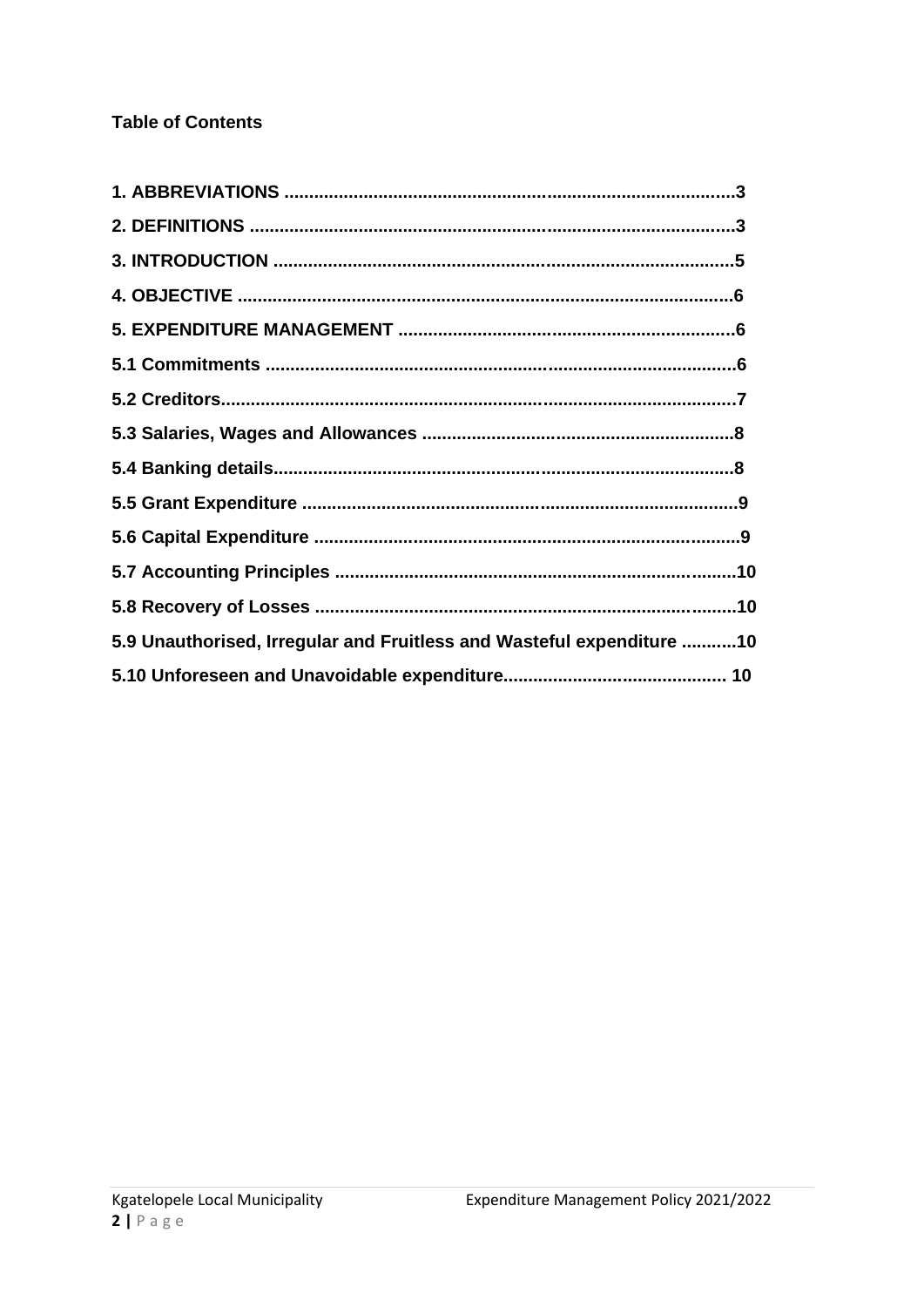#### **1. ABBREVIATIONS**

- **CFO**  Chief Financial Officer
- **CM –** Council Minute/'s
- **IDP –** Integrated Development Plan
- **MBRR –** Municipal Budget Reporting Regulations
- **MFMA –** Municipal Finance Management Act, Act No. 56 of 2003
- **MSA –** Municipal Systems Act, Act No.32 of 2000
- **MSTA –** Municipal Structures Act
- **MTREF –** Medium term revenue and expenditure framework
- **SDBIP -** Service delivery and budget implementation plan

#### **2. DEFINITIONS**

**"Accounting Officer"** a person appointed in terms of section 82(l) (a) or (b) of the Municipal Structures Act; and also refers to the municipal manager of a municipality in terms of section 60 of the MFMA;

**"Approved budget"** the annual budget approved by a municipal council; and includes such an annual budget as revised by an adjustments budget in terms of section 28 of the MFMA;

**"Basic Municipal Service"** a municipal service that is necessary to ensure an acceptable and reasonable quality of life and which, if not provided, would endanger public health or safety or the environment;

**"Capital Budget"** the approved budget for capital items in a given fiscal period. **"Capital items"** capital assets with a life expectancy of more than one financial year such as property, plant and equipment, intangible assets, heritage assets and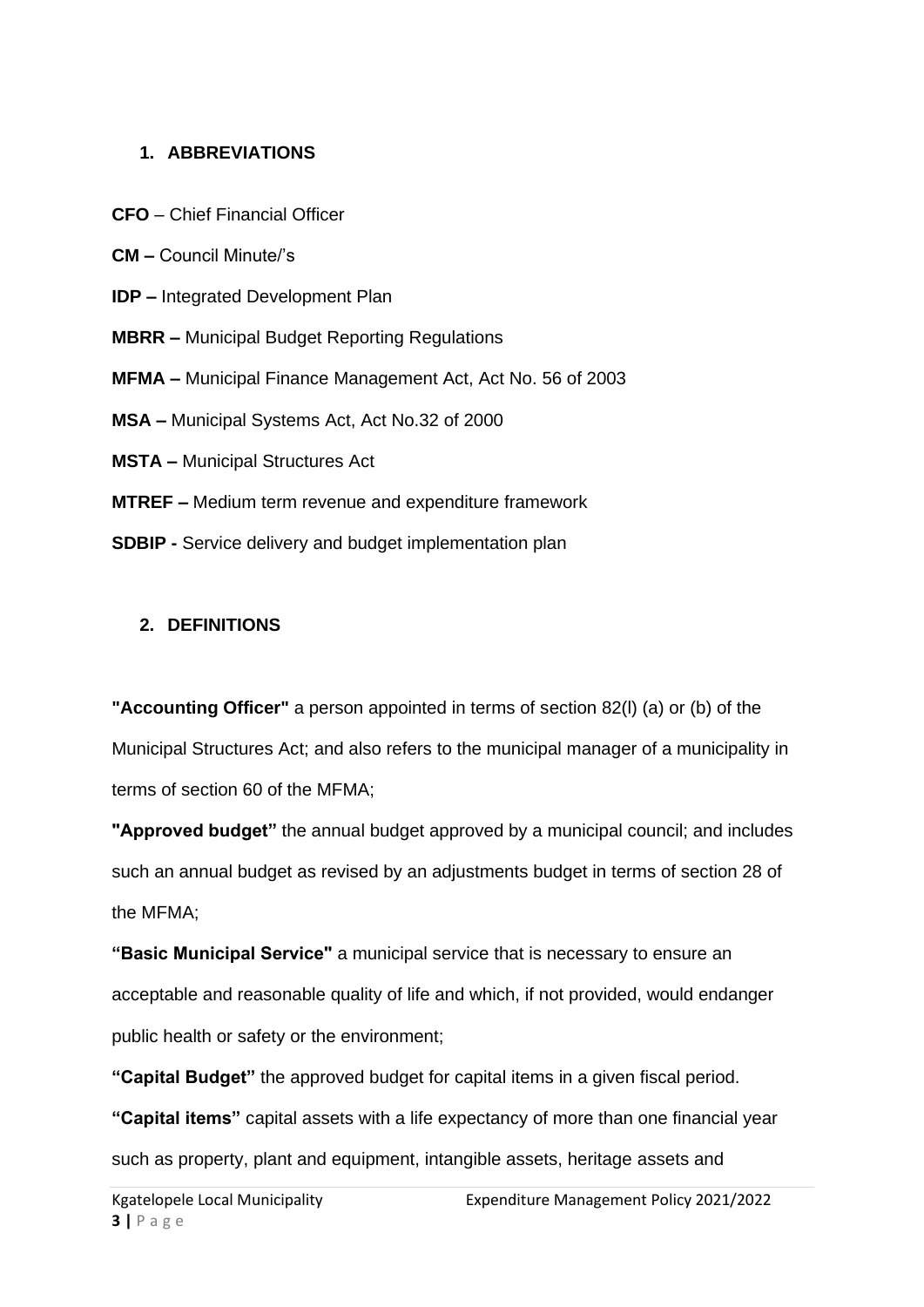investment properties and of which the cost is normally written off over a number of fiscal periods;

**"Chief Financial Officer"** a person designated in terms of section 80(2) (a) of the MFMA;

**''Council''** the municipal council of Kgatelopele Local Municipality

**Municipality** and it referred to in section 18 of the Municipal Structures Act;

**"Councillor"** a member of council;

**"Creditor"** a person to whom money is owed by the municipality;

**"Current year"** the financial year, which has already commenced, but not yet ended;

**"Delegation"** the power to perform a function or duty which is given to office bearer, councillor or staff members either in terms of section 59 of the MSA or section 79 of the MFMA;

**"Generally recognised accounting practice (GRAP)"** an accounting practice complying with standards applicable to municipalities or municipal entities as determined by the Accounting Standards Board;

**"Financial year"** a twelve month period commencing on 1st July and ending on 30th June each year;

**"Financing agreement"** includes any loan agreement, lease, and instalment purchase contract or hire purchase agreement in terms whereof the municipality undertakes to repay a long-term debt over a period of time;

**"Investment"** in relation to funds of the municipality, means –

a) the placing or deposit of funds of the municipality with a financial institution; or b) the acquisition of assets with funds of the municipality not immediately required, with the primary aim of preserving those funds;

**"Municipal Structures Act"** the Local Government: Municipal Structures

Act, 1998 (Act No. 117 of 1998);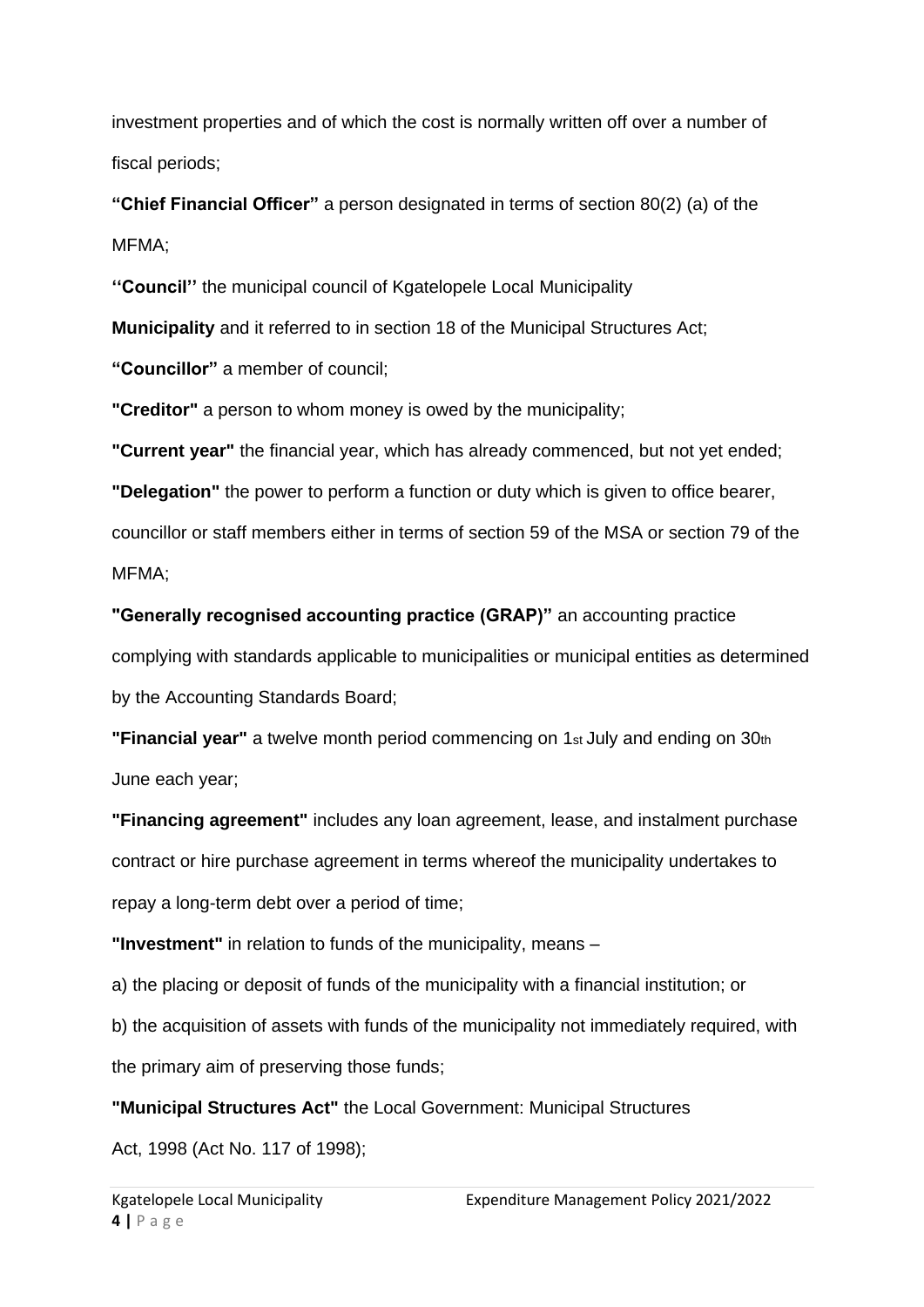**"Municipal Systems Act"** the Local Government: Municipal Systems Act,

2000 (Act No. 32 of 2000);

**"Long-term debt"** debt repayable over a period exceeding one year;

**"Executive Mayor"** the councillor elected as the executive mayor of the municipality in terms of section 55 of the MSTA;

**"Municipal debt instrument"** any note, bond, debenture or other evidence of indebtedness issued by the municipality, including dematerialised or electronic evidence of indebtedness intended to be used in trade;

**"Municipality"** Kgatelopele Local Municipality**;**

**"National Treasury"** the National Treasury established by section 5 of the

Public Finance Management Act;

## **"Official" –**

(a) An employee of the municipality;

(b) A person seconded to the municipality or municipal entity to work as a member of the staff of the municipality or municipal entity; or

(c) A person contracted by the municipality or municipal entity to work as a member of the staff of the municipality or municipal entity otherwise than as an employee

## **"Overspending" -**

(a) causing the operational or capital expenditure incurred by the municipality during a financial year to exceed the total amount appropriated in that year's budget for its operational or capital expenditure, as the case may be;

(b) in relation to a vote, causing expenditure under the vote to exceed the amount appropriated for that vote; or

(c) in relation to expenditure under section 26 of the MFMA, causing expenditure under that section to exceed the limits allowed in subsection (5) of this section;

**"Previous financial year**" the financial year preceding the current year;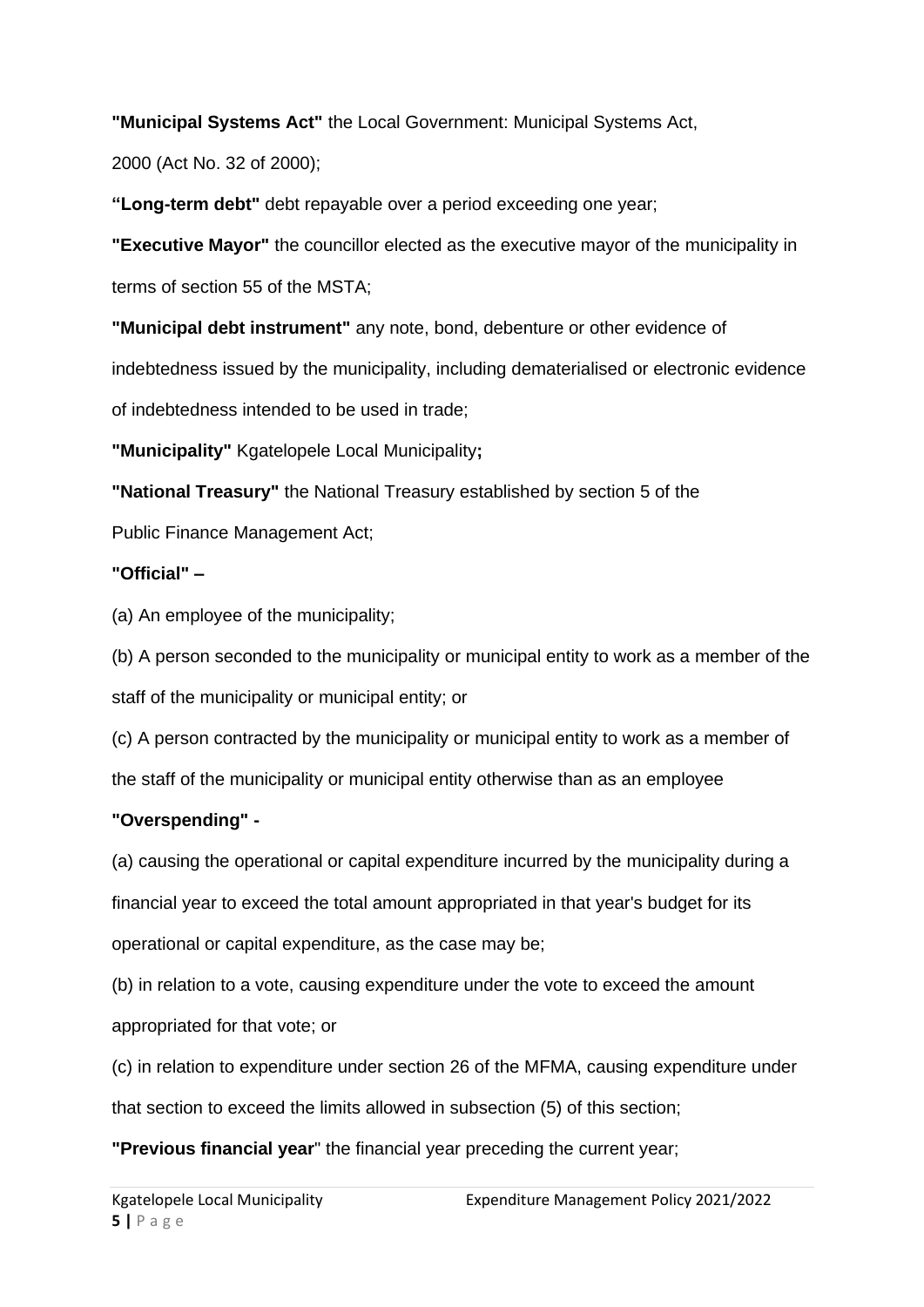**"Senior Manager"** all officials reporting directly to the Accounting Officer as contemplated in sect 56 of the MSA;

**"Service delivery and budget implementation plan"** a detailed plan approved by the executive mayor of the municipality, in terms of section 53(l) (c) (ii) of the MFMA, for implementing the municipality's delivery of municipal services;

**"Short-term debt"** debt repayable over a period not exceeding one year;

**''Vote''** one of the main segments into which a budget of a municipality is divided for the appropriation of funds for the different directorates of the municipality; and which specifies the total amount that is appropriated for the purposes of the directorate concerned.

**''Vote holder''** means the senior manager to which the vote is assigned.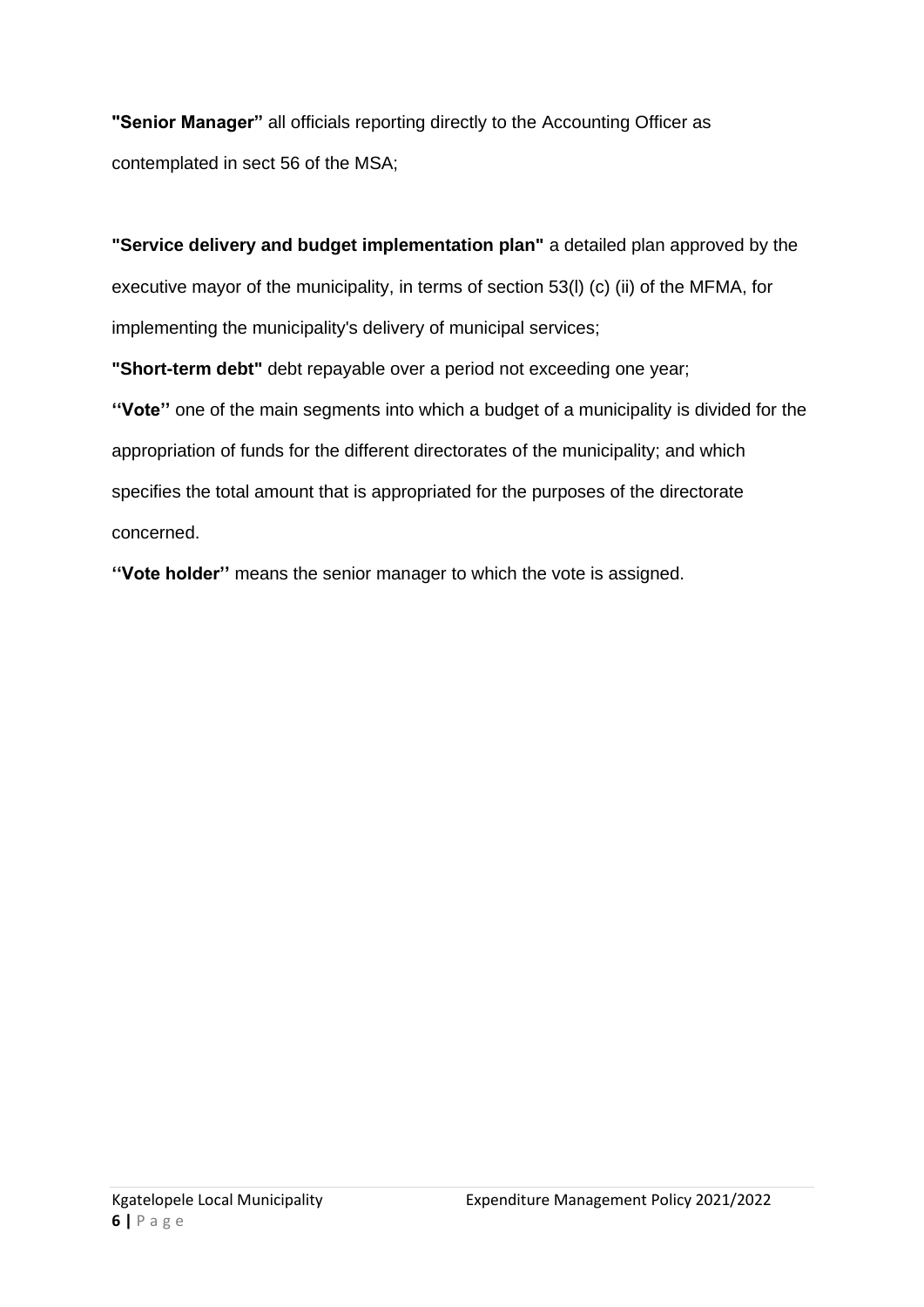#### **3. INTRODUCTION**

The Municipal Finance Management Act, (Act 56 of 2003) read together with the Municipal Budget and Reporting Regulations, provides the legislative framework within which any expenditure related transactions must take place.

Section 11 of the Municipal Finance Management Act, (Act 56 of 2003) specifically provides the legislative framework for any withdrawals from any bank account in the name of the municipality. The budget plays a critical role in an attempt to realise the diverse community needs. Central to this, the formulation of this expenditure policy must ensure that the objectives of the MFMA as set out in section 2, is incorporated in the day to day administration of the municipality. This policy must be read, interpreted, implemented and understood against this legislative background.

## **4. OBJECTIVE**

The objective of the Expenditure Management policy is to:

a) Set out a framework for the municipality to deal with:

i. All expenditure related transactions;

ii. To establish and maintain procedures to ensure adherence to the Municipality's IDP review and budget processes; and

b) as far as possible, the municipality will strive to ensure that all payments to creditors are made within 30 days of receiving the invoice or statement; whichever is the latest as prescribed by the Municipal Finance Management Act, 2003 (Act No.53 of 2003); and c) Ensure that the principles applied, as a result of this policy, will enhance and support a healthy working capital position for the municipality**.**

## **5. EXPENDITURE MANAGEMENT**

## **5.1 Commitments**

5.1.1. A commitment by an official of the municipality may only be undertaken on behalf of a third party when the full costs are recovered in advance before commencement of the work, either specially or generally.

5.1.2. Middle Managers shall advise the CFO of the officials authorised to sign requisitions for goods and services in respect of the categories determined and approved by the municipal manager from time to time.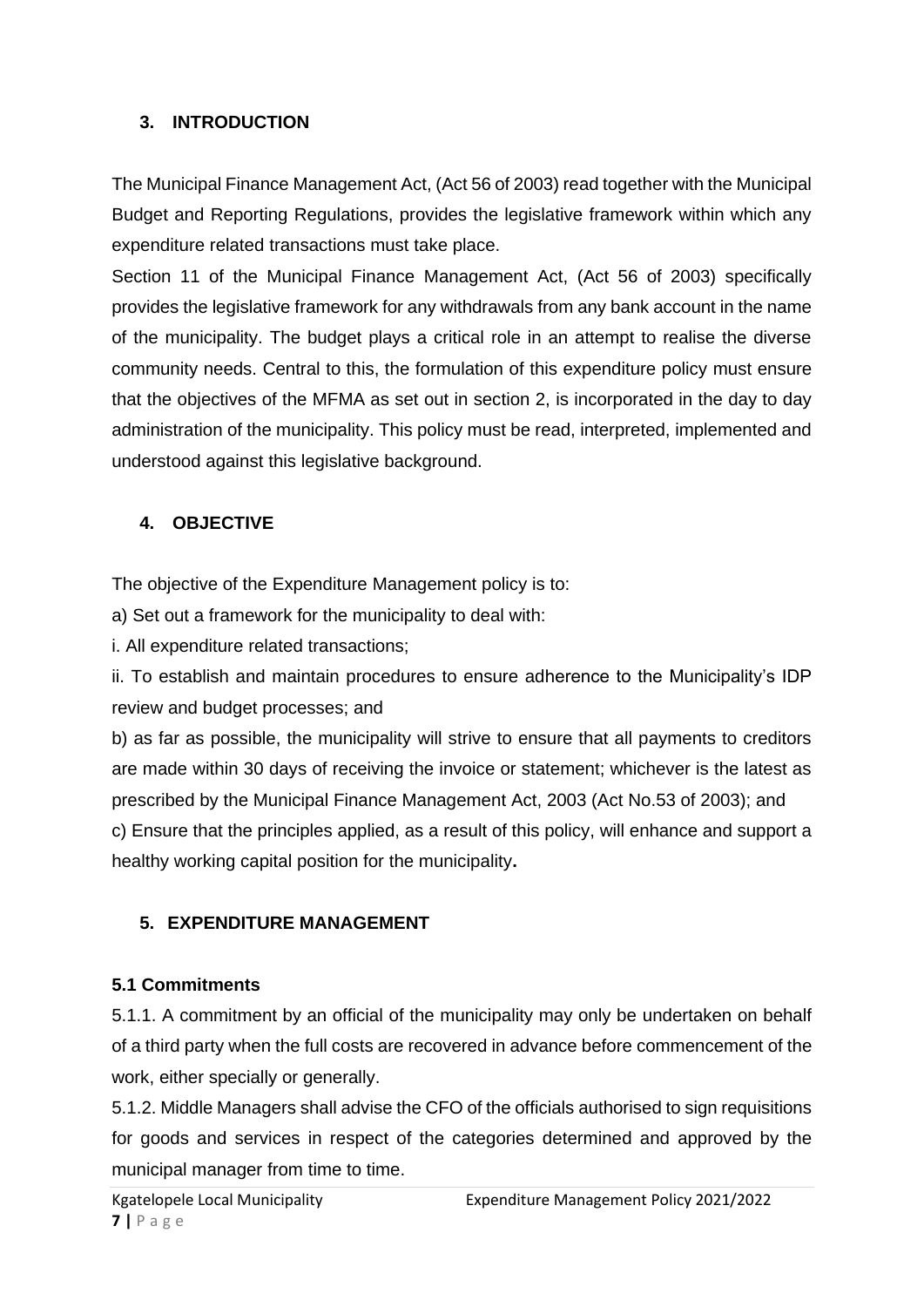5.1.3. Specimen signatures of all officials authorised to sign requisitions shall be supplied to the CFO.

5.1.4. Supply Chain Management will keep record of all authorised officials and the specimen signatures.

5.1.5. No councillor or official of the municipality shall commit the

Municipality to any authorised expenditure unless the necessary Supply Chain Management processes have been followed which include the completion of an official requisition or order.

- 5.1.6. The CFO shall determine the information to be supplied on such requisition or order.
- 5.1.7. A commitment register is to be kept by Senior Supply Chain Practitioner.

## **5.2 Creditor Payments**

5.2.1 All money owed by the Municipality must be paid within thirty (30) days of receiving the relevant invoice or statement, unless prescribed otherwise for certain categories of expenditure.

5.2.2. The CFO has the powers to delay payments beyond 30 days on negotiations with the creditors should the municipality be unable to pay due to any challenges that may be faced by the municipality.

5.2.3. All payments vouchers must be sequentially filled and stored in a secured room. The Deputy CFO must be in possession of the keys to the room or any other responsible official delegated by him/her.

5.2.4. Payments will only be made directly to the person or institution to which a contract was awarded and from which the invoice is received for legally rendering the service to the Municipality**.**

5.2.5. In the event that a contractor/supplier awarded a contract, requests that a portion of the payment be made to their supplier an agreement letter should be completed, clearly giving permission and details of the supplier. It should be signed by the contractor/supplier and the Municipal Manager.

5.2.6. Payments must only be made on the days and/or dates indicated on the payment schedule approved by the Chief Financial Officer unless prior approval to effect payments on the different date is obtained from the Accounting Officer. This however does not apply to claims for subsistence and travel and accommodation thereof.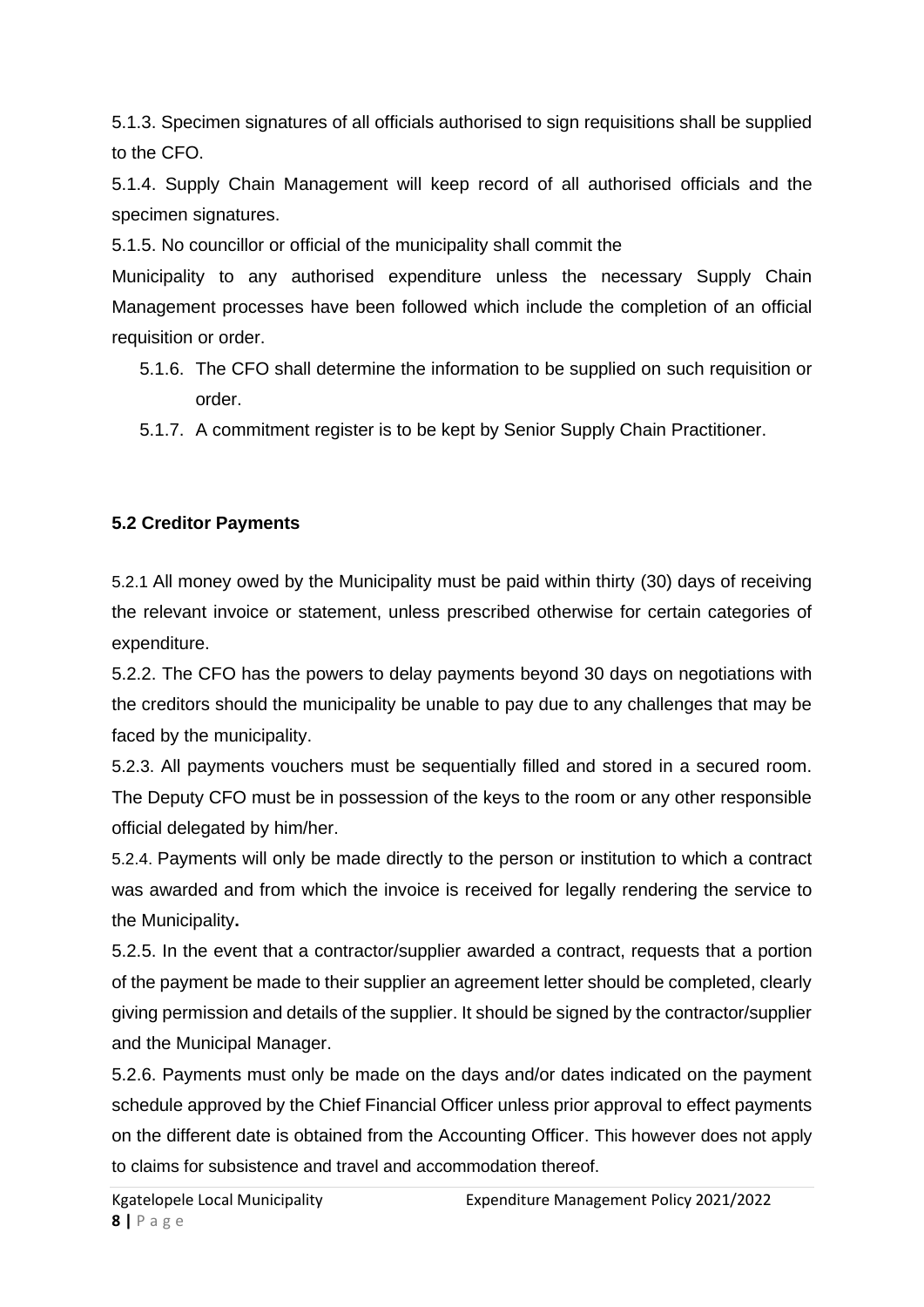5.2.5. The CFO must provide the names of officials empowered to sign vouchers and authorise payment of accounts, together with their specimen signatures.

5.2.6. Invoices or statements submitted for payment to the Deputy CFO by any department must be signed, when a department authorises the payment of accounts the signatory certifies and authorises that:-

(a) All processes in terms of the Supply Chain Management Policy of the Municipality had been followed;

(b) The goods and services have been received and rendered in good order and are under the control of the Municipality;

(c) The account has not previously been submitted for payment;

(d) Sufficient budgetary provisions exists;

(e) If excess expenditure is involved, the resolution authorising the excess expenditure shall be quoted on the voucher;

(f) Authority for the payment exists, in which case the authority shall be indicated on the voucher; and

(g) Fruitless and wasteful expenditure has not been incurred.

5.2.7. Before payment is processed the Creditors Department shall ensure that:-

- (a) The prices, calculations and any taxes are correct;
- (b) Any discounts to which the municipality is entitled to have been deducted;
- (c) The account has previously not been paid; and
- (d) Sufficient budgetary provisions exists.

5.2.8. All payments due by the Municipality shall be made by cheque or approved electronic payment method.

5.2.9. Certain payments may be made from petty cash in accordance with the Petty Cash Policy as amended from time to time.

## **5.3 Salaries, Wages and Allowances**

5.3.1. The Expenditure Controller shall be responsible for the calculation and payment of salaries, wages and allowances, after final review by the Deputy CFO and approval is made by the CFO

5.3.2. Payment shall be made in accordance with pay sheets approved by the Deputy CFO to a nominated bank account of the municipal employee or councillor.

5.3.3. The Human Resource Officer is responsible to notify the Controller Expenditure of all appointments, promotions, dismissals, resignations, transfers, absences for any reasons.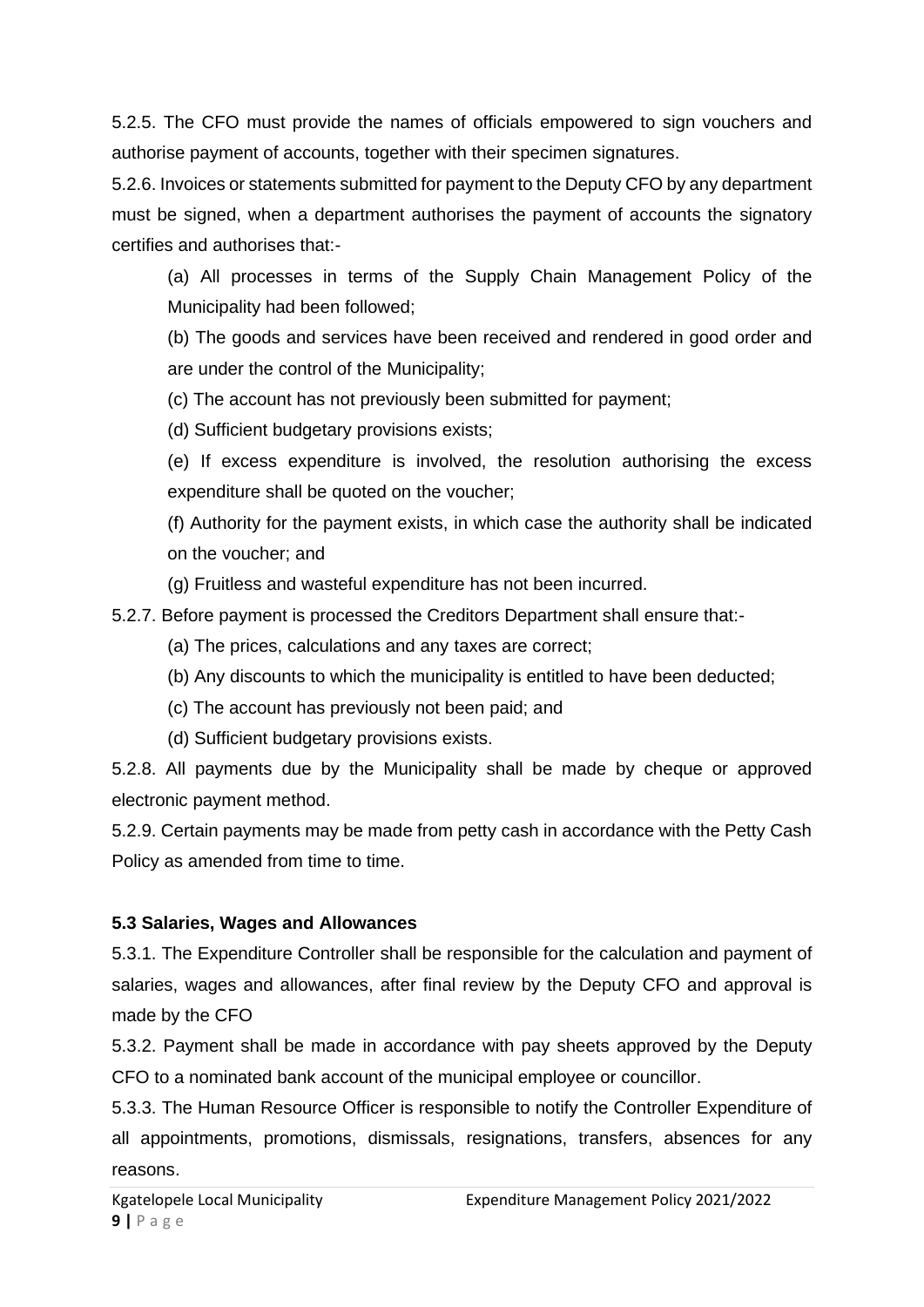5.3.4. The submission of such information to the Controller Expenditure shall be made formally in writing before or on the  $15<sup>th</sup>$  of each month unless communication is made timeously for an earlier date.

5.3.5. The Human Resource Officer shall be responsible for the maintenance of all records essential for the accurate determination of emoluments and leave due to employees of the municipality.

## **5.4 Banking details**

5.4.1. Any changes to creditors and employee's banking details will only be allowed when the following procedures have been met:

(a) The Creditor must inform the Municipality of its' banking details on an original letterhead from the specific company and approved by the relevant banking institution with their official stamp and signatures.

(b) In the case where official letterheads and documentation is not available a letter from the banking institution duly signed by both parties and official stamp will be required.

(c) Only original documentation information as set out above will be accepted for any changes to banking details.

5.4.2. Refunds in respect of other deposit accounts, excluding consumer deposits, will only be refunded to the bank account originally certified by the beneficiary at the time of payment.

## **5.5 Grant Expenditure**

5.5.1. A proper cash flow in respect of Grant expenditure as well as Grant income related to the Grant Funding project must be drawn up by the relevant official and included in the budget.

5.5.2. No payments will be allowed in respect of projects to be financed from external grants unless grant funding have been received.

5.5.3. Council may, however, approve payments before any funds have been received but only where funds have already been committed to in writing, by the relevant state department or other institution.

5.5.4. The relevant directorate must obtain approval for bridging finance, as referred to in subparagraph 5.5.3.

#### **5.6 Capital Expenditure**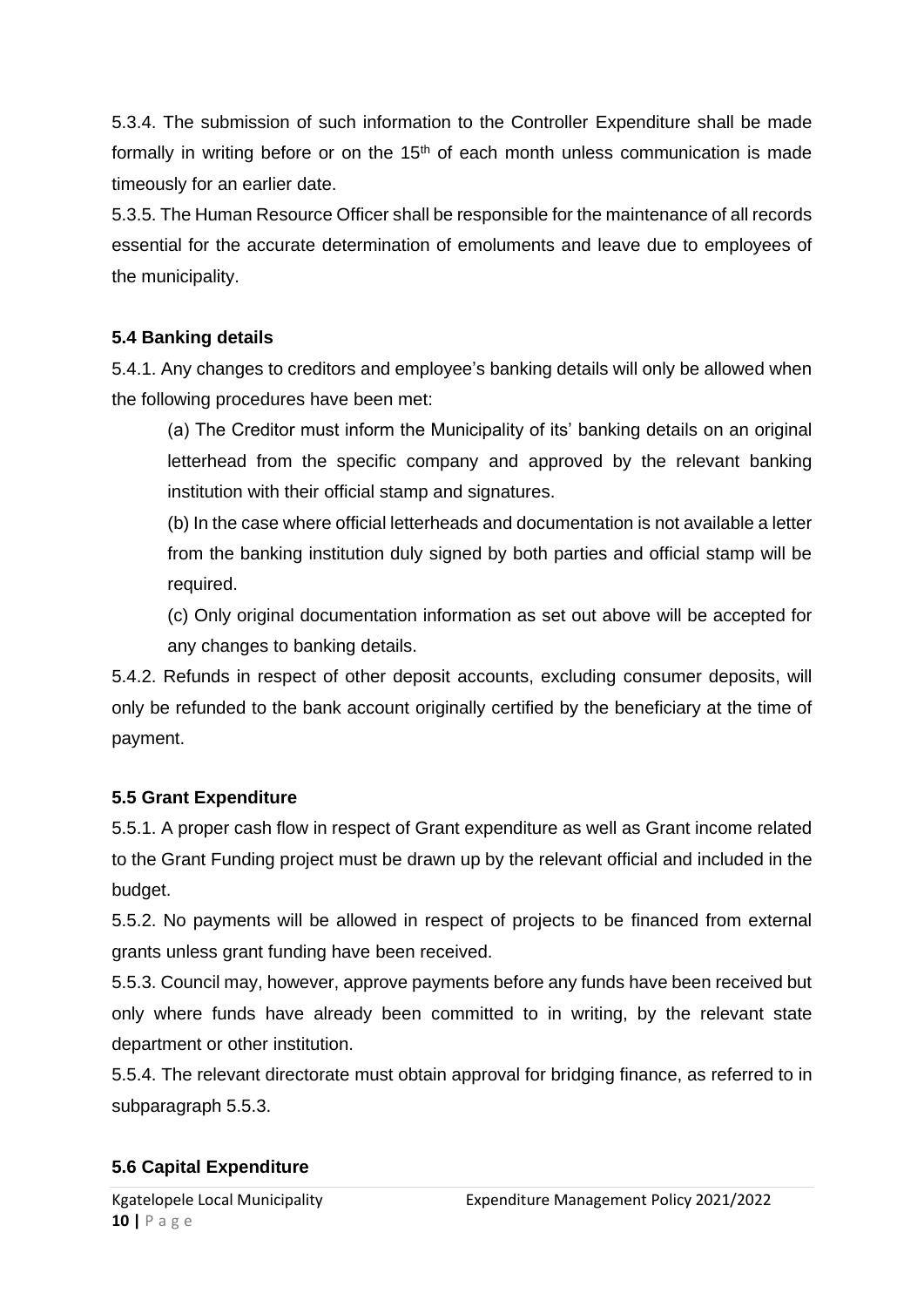5.6.1. No capital expenditure shall be incurred or committed to any project unless:-

(a) Duly appropriated in an approved capital budget or adjustments budget; and (b) All necessary legislative requirements have been met as set out in the MFMA section 19, Budget and Reporting Regulations sections 11 and 13 and the Supply Chain Management Policy of the municipality.

## **5.7 Accounting Principles**

5.7.1. The CFO shall determine the format, standards and systems applicable to the accounting procedures on expenditure. In doing so cognisance must be taken of the General Recognised Accounting Practices (GRAP) guidelines issued by the Accounting Standards Board (ASB).

5.7.2. Council items related to financial matters, will not be forwarded to Council if it is not supported with the necessary comments from the CFO.

5.7.3. The CFO shall ensure that proper accounting records and registers are opened and maintained in compliance with subsection 5.7.1.

5.7.4. The CFO may prescribe the requirements for access to electronic accounting systems and shall ensure that the necessary security and password systems for this purpose is maintained.

5.7.5. Other Provisions

5.7.5.1. Expenditure incurred is only allowed as a direct allocation to any provision, where the necessary cash provision has been made in the cash flow budget of the Municipality as duly approved.

5.7.5.2. All expenditure must be incurred via the Supply Chain Management Policy of the Municipality.

## **5.8 Recovery of Losses**

5.8.1. Any loss suffered by the Municipality due to any fraudulent or corrupt act or an act of bribery shall be dealt with and immediately be reported to the South African Police Service, Auditor-General, Mayor and Accounting Officer in terms of section 32 (b) of the MFMA

5.8.2. Circumstances of financial misconduct by municipal officials in accordance with section 171 of the MFMA must be reported to the Accounting Officer immediately.